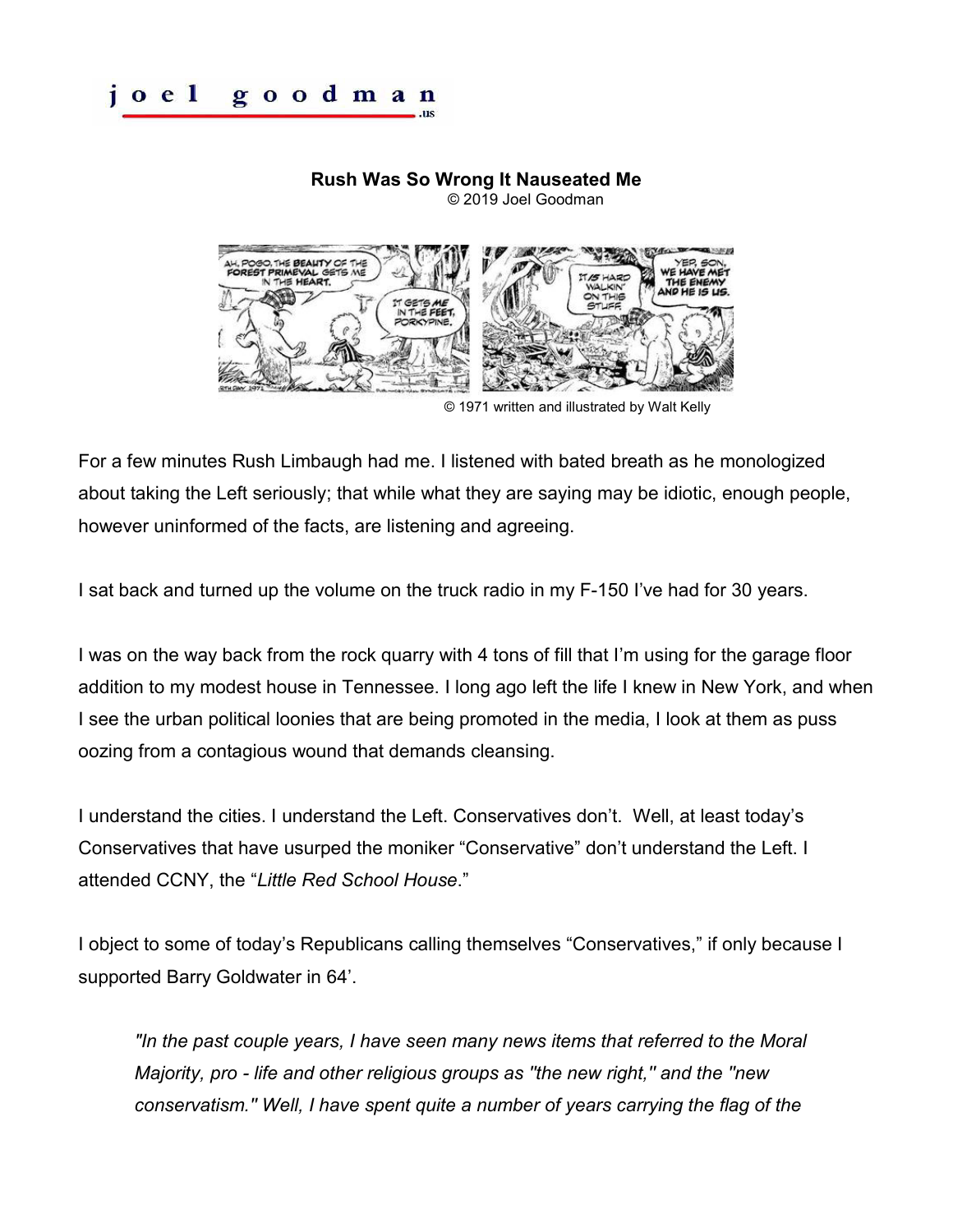*''old conservatism.'' And I can say with conviction that the religious issues of these groups have little or nothing to do with conservative or liberal politics." Barry Goldwater - 1981* 

Let me back up. I have just begun making notes on an article about how the Revolution is playing out and how America is losing. I believe this in spite of the truly wonderful 'speech' President Trump gave as his State of the Union Address, instead of an 'address'. But at least he got a few Liberals to hear him, even though they didn't really listen to a word he said. If you listen to the much publicized Borinqueña, Economics Major, Rep. Cortez, Dem NY, rant on about ICE on the Rachel Maddow Show, you will see that they are much too busy breathlessly diatribing at full volume to be able to listen to anything but their own voice.

Anyway, I thought Rush was on a tear. He knew that in spite of the idiotic irrationality of the Left, they needed to be taken seriously.

My mind quickly raced to self conjured images of Germans in 1932, being incapable of imagining that they would ever be sending their Jewish neighbors to be hanged, gassed, shot or starved to death and then buried in mass graves or burned in ovens.

Of that minority of Germans that voted in sufficient numbers to bring Hitler into the Government, some may have disliked, even despised Jews, but few would have truly considered that they would be condemning six million Jews to their deaths. Certainly the majority who didn't vote for Hitler didn't conceive of that happening. But, it did. And, I'm sure there were many cabaret skits about Chancellor Shicklgruber – just like Chaplin's *The Great Dictator* and his bouncing ball ballet. Charming – but something I never found amusing. No less amusing to me than satirical rants about the stupidity of the Democratic Left.

Anyway – Rush segued into how he had been besieged over the years by females who constantly told him that the Republicans needed to get off the abortion bandwagon, and disengage from social issues. They continually harassed him about their being fiscal Conservatives and not religious Conservatives.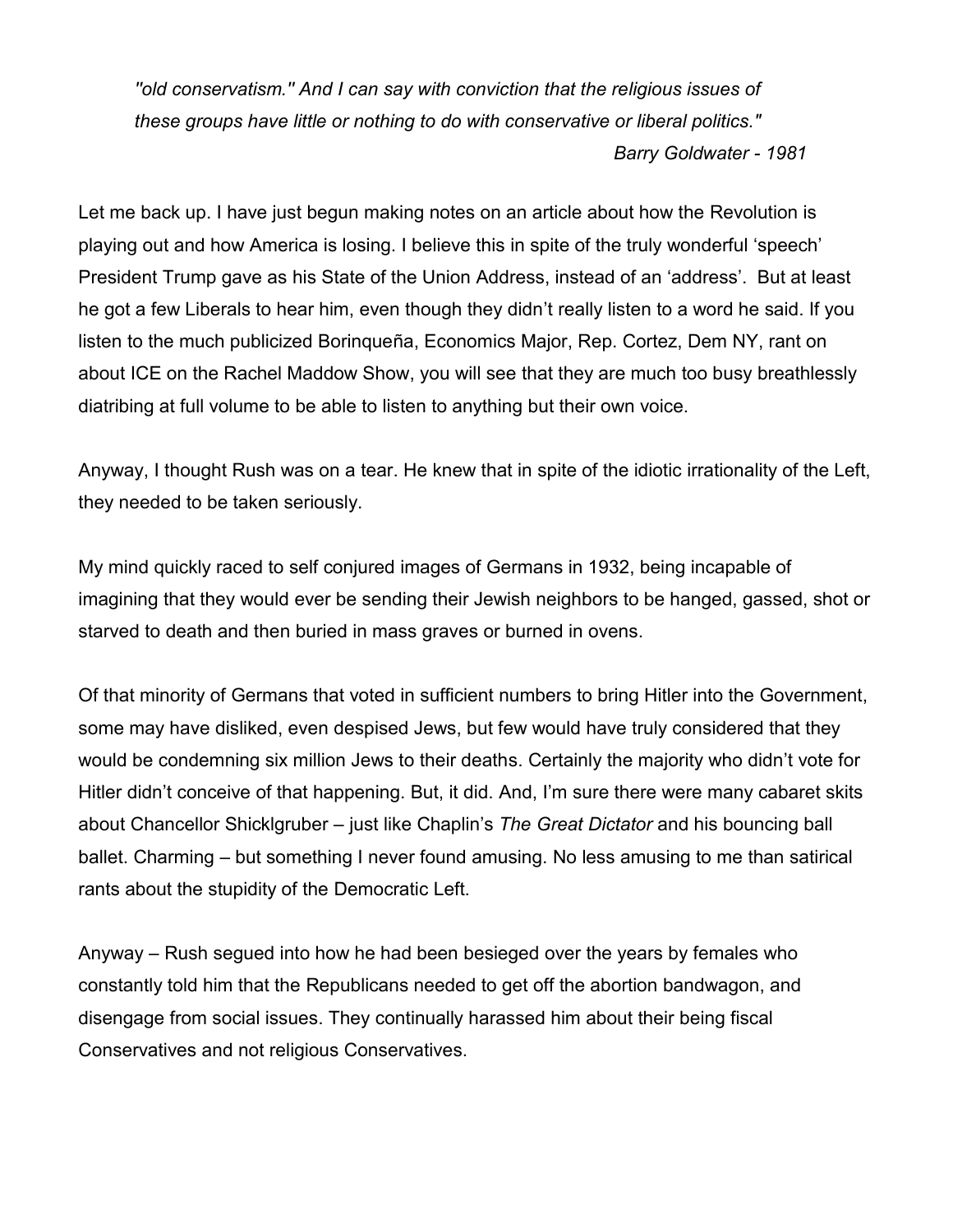I understood. I agreed. After all I penned an [article](http://joelgoodman.us/joel-goodman_articles/the-religious-right-is-hurting-the-republic.pdf) a few years ago entitled, *The Religious Right is Hurting The Republic©*. It was intended for The Federalist. In fact they went through three drafts and re-titled it, before suddenly saying they weren't interested. Obviously, someone nixed it. It conflicted with their political posture. In fact I received a note to that effect after another article I submitted. As long as I criticized the Left and Obama, I was okay. But, criticizing the beliefs of the New Conservatism wasn't acceptable. No one was interested in it. I even tried selling it to journals like the Atlantic and Politico, figuring they might be interested in some criticism of the Right – they weren't. They were, and still are, too busy promoting their own agenda rather than caring about how the Republicans will eventually destroy themselves.

So, I thought that Rush was about to do a *mea culpa* and admit that he was wrong about being so adamant about equating abortion at any point after conception with the taking of a human life.

In reference to the newly passed "abortion" after birth legislation in New York and Virginia, he talked about the fact that now Liberals have legalized infanticide and have shown their insensitivity to human life, and their having no compunction about killing anything. About how dangerous they are.

But, instead of understanding that it was the single-minded zealousness of the Right to involve themselves in social issues, especially on the Federal level, that allowed the pro-abortion movement to morph into a movement completely devoid of morality that supports a form of infanticide.

Instead of an understanding of what the New Right had caused to happen, to my shock, as I was attentive to his every word now, he blamed those women on the Right who had criticized him, of not respecting the "Sanctity of Human Life" at every stage of development; that they should have stopped their complaining and followed the Party line.

My stomach turned on his usage of the phrase "The sanctity of human Life." He sounded like the Pope, like the parish priest, like hyperbolic Mark Levin and comical Chris Plante, and every other proselytizing Right Wing Neo Con Artist "Conservative" anti-abortion talk show host on the airwaves.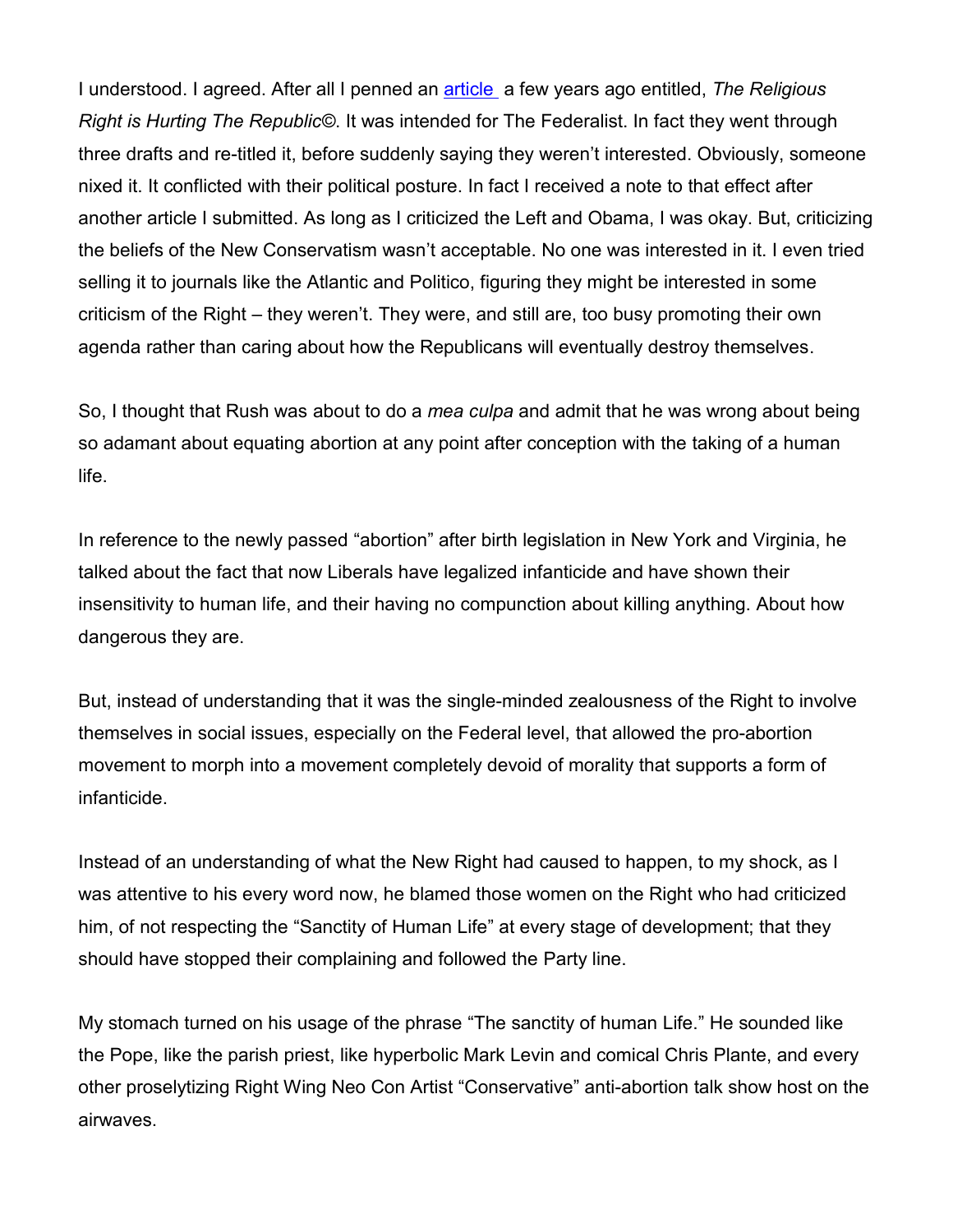I turned him off. I couldn't stomach his diatribe. It was as disingenuous and foulmouthed to my ears as words from Alexandria Cortez.

## He didn't get it.

If the Religious Right had not prioritized abortion as a political issue, the Right would have been joined by millions of women, who are neither morally debased, nor morally insensitive – just being what people are, concerned for their own well being, and even that of the unborn, possibly not wanting to take to full term a life that they would have to leave for adoption, or that they truly can't afford, or can't give what it needs to thrive in a competitive and difficult world.

But, no! The Religious right and their mouthpieces on the airwaves had to denounce a woman's choice, and label women, in effect, as immoral.

The Religious Right demanded a complete ban on abortion at every stage of conception – a bridge too far for many millions of women, and men. These alienated women and men either just didn't support the Republicans or actively joined pro-choice groups.

The stringent anti-abortion stance of the Religious Right is responsible for today's drastic libertine abortion legislation being passed as quickly as illegal's are crossing our borders.

Because the Right is correctly seen as insensitive on the abortion issue, they have lost the support of millions who would have given us the majority to keep this Republic together, who would have given us the majority to protect our borders, and do the manifold number of things for which government is truly responsible.

In Germany in 1933, enough people were persuaded that an extreme change was needed to save the country, and in confusion and distress they turned to a monster. Like it or not, there are a sufficient number of people in this country today who are turning to a monstrous political movement because they have been eschewed by the Republican Party that should be representing the American value of free choice.

On one point Mr. Limbaugh is correct. We need to take the Radical Left seriously. But had the Religious Right not been so arrogant, the radical Left would not have the support it has; even